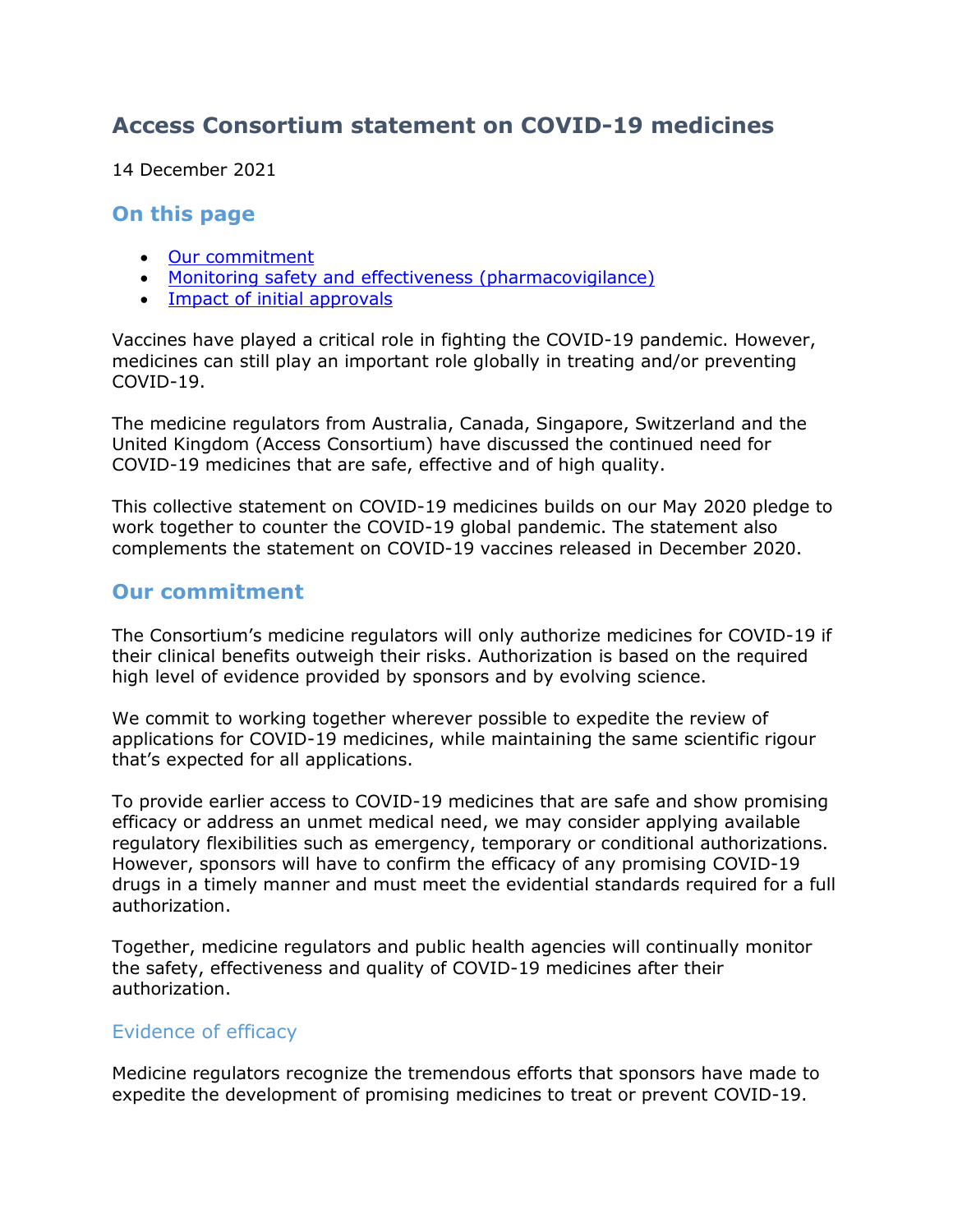However, we emphasize the importance of well-designed clinical trials to evaluate the efficacy of these medicines.

Sponsors are strongly encouraged to consult relevant guidance on the required evidence of efficacy.

In general, we would like to see the efficacy of a medicine assessed against placebo or an active comparator in adequately designed randomized, double-blind clinical trials. These trials should be long enough to capture the relevant efficacy outcomes in patients infected with SARS-CoV-2.

Clinically meaningful outcomes will depend on the medicine development program. However, the need for hospitalization, intensive care unit admission, supplemental oxygen, ventilation and extracorporeal membrane oxygenation (ECMO) therapy and mortality are preferred endpoints for treatment trials over duration of hospitalization, time to clinical recovery, proportion of hospitalized patients or other endpoints. Virological endpoints are not appropriate as primary endpoints for establishing efficacy in a phase 3 trial and therefore should be assessed as secondary endpoints. Appropriate statistical considerations and analysis plans should be in place.

For prevention trials, endpoints should capture the occurrence of laboratoryconfirmed SARS-CoV-2 infection, with or without symptoms, as well as emergency room visits and hospitalizations. These should be based on clear definitions and specific clinical criteria. The characteristics of exposure should be provided whenever feasible.

In addition, data to characterize the efficacy of the medicine against current variants of concern (VOC) and emerging variants of interest (VOI) should be provided.

#### Evidence of safety

Medicine regulators will authorize a COVID-19 medicine only if its safety profile has been established and supports a favourable benefit-risk balance. Sponsors are strongly encouraged to consult relevant guidance on the required evidence (clinical and non-clinical studies) to:

- undertake appropriate studies that follow international guidelines, including good laboratory practices (GLP) and good clinical practices (GCP)
- demonstrate the safety of COVID-19 medicines and
- ensure appropriate mitigation measures are in place to manage identified and potential risks

Regulators will monitor the continued evidence of a medicine's safety from clinical, non-clinical and quality perspectives.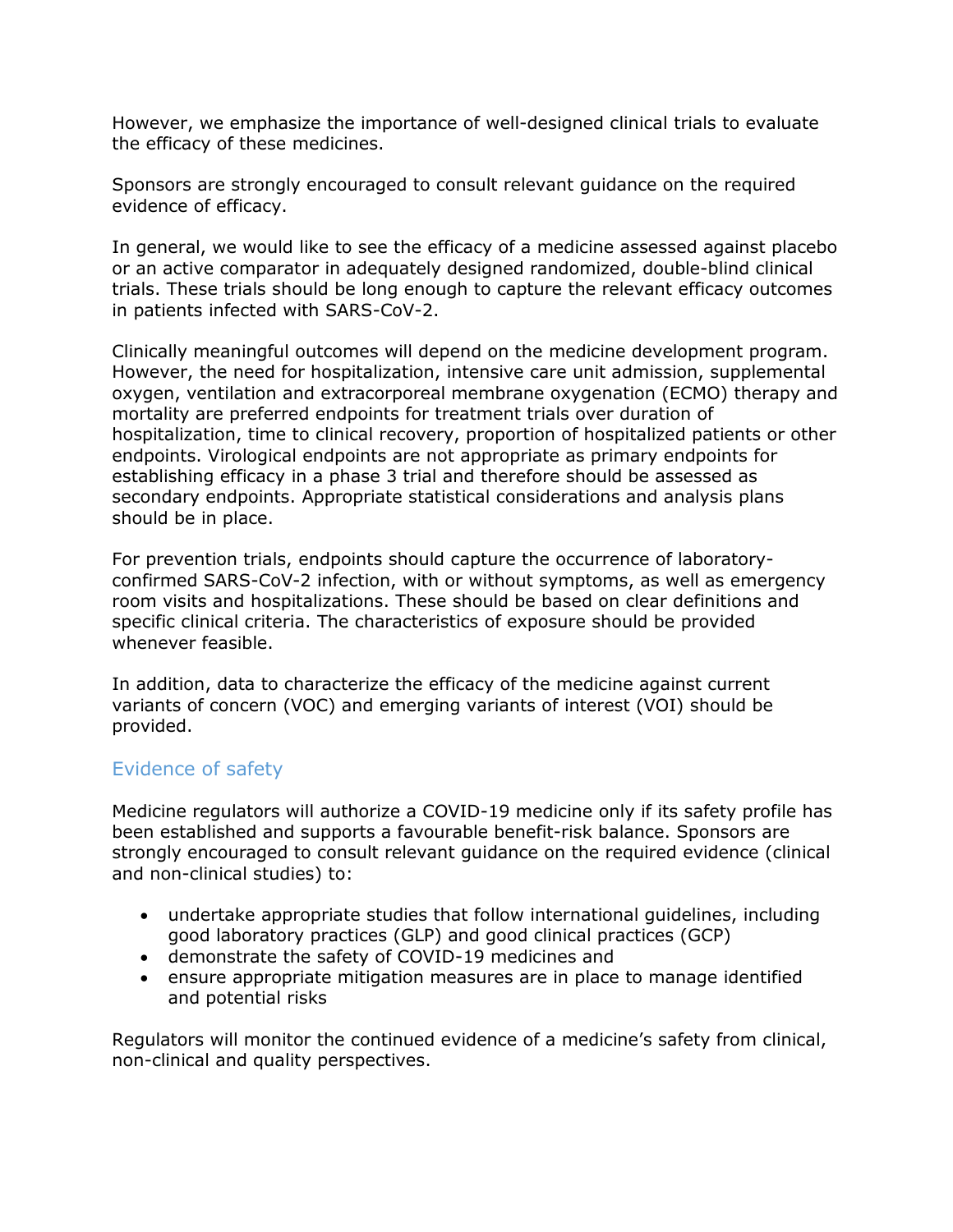## Evidence of quality

Sponsors are strongly encouraged to consult relevant guidance on the required evidence of quality.

In general, manufacturers of COVID-19 medicines must:

- follow good manufacturing practices (GMP) and
- provide sufficient data to demonstrate that the manufacturing process at each production site is well controlled and consistent

Sufficient stability data from an ongoing stability program to support the proposed expiry date must also be provided. Mitigation measures should be in place to manage outstanding identified risks in the quality information.

# <span id="page-2-0"></span>**Monitoring safety and effectiveness (pharmacovigilance)**

Sponsors are strongly encouraged to consult relevant guidance on the required evidence for monitoring safety and effectiveness. After a medicine is authorized, sponsors will be required to monitor the effectiveness and safety (pharmacovigilance) of a medicine as well as activities to minimize risk. Continued and robust monitoring ensures that a medicine's benefits continue to outweigh the risks.

Regulators will collaborate in safety monitoring, assessing new safety issues and taking quick action to mitigate risks.

Overall, health care professionals, public health authorities, sponsors and regulatory agencies are to work closely together to monitor and assess the safety of COVID-19 medicines after authorization. Just as important, patients who are taking COVID-19 medicines can also play a role in ensuring the safety of their medicines by immediately reporting any side effects to their health professionals and/or to the health authority.

## <span id="page-2-1"></span>**Impact of initial approvals**

Initial approvals are for temporary, conditional, emergency or provisional authorizations of a COVID-19 medicine. They may be based on interim analyses of ongoing randomized placebo-controlled phase 3 clinical trials. This may impact the continuation of these phase 3 clinical trials. For example, if a medicine from a particular clinical trial is approved, participants in the clinical trial may want to know whether they received the medicine or the placebo.

Initial approvals are granted for medicines only when the data from fully completed or additional ongoing clinical trials will be available within a reasonable time after the initial approval.